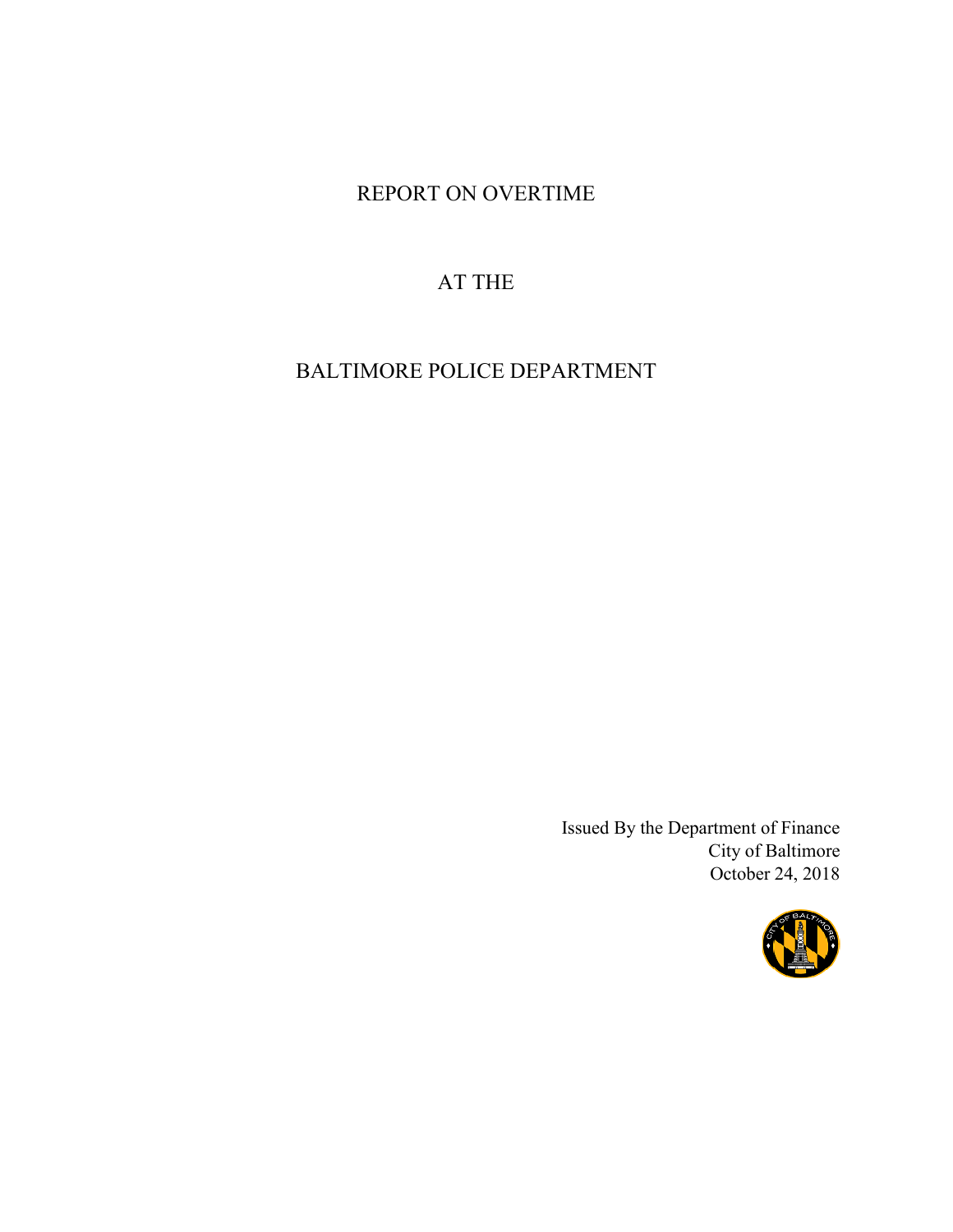# TABLE OF CONTENTS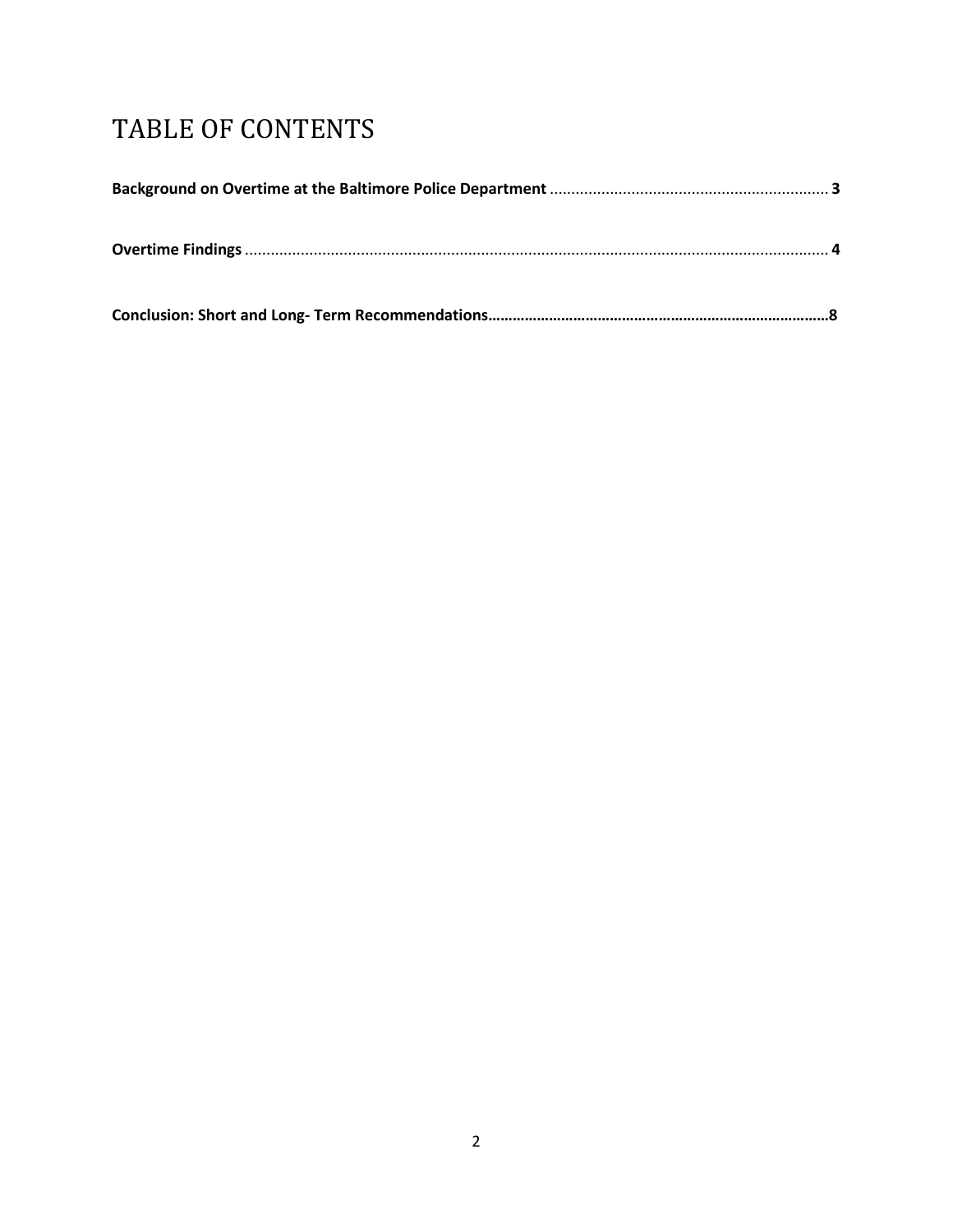## BACKGROUND ON OVERTIME AT BPD

The chart to the right reflects overtime costs at the Baltimore Police Department ("BPD") over the last five fiscal years, and it shows how those costs have increased every year since 2013: **Fiscal Overtime** 

The overtime figures, however, must be understood in the following context. First, some BPD overtime is reimbursed, in full or in large part, by third-parties like the Maryland Stadium Authority, Johns Hopkins Hospital or other third-parties. If the overtime goes away, the funds to pay that overtime also go away.

**Year (FY) Spend** FY 2013 \$23.2 million FY 2014 \$29.6 million FY 2015 \$37.2 million FY 2016 \$43.6 million FY 2017 \$47.1 million **Total \$180.7 million**

Second, BPD officers receive "overtime" under the Memorandum of Understanding ("MOU") between BPD and the Fraternal Order of Police ("FOP") if their schedule is changed or if a leave day is cancelled. This kind of "overtime" is actually

penalty pay; even though it is called "overtime" under the MOU, it does not indicate that any additional hours were worked. Thus overtime spend is not all attributable to additional hours worked.

Third, it is not necessary for an officer to have worked 40 regular hours before becoming eligible for overtime pay.

• Under the MOU, overtime eligibility is determined on a daily basis (not a weekly basis), meaning an officer is eligible for overtime if he/she works beyond his/her regularly scheduled shift regardless of the total hours worked in the week.

• Under the MOU, paid time off is counted as time worked and applied toward the overtime threshold.

Therefore, if an officer is on vacation all week but makes a four-hour court appearance, the four hours of court time is paid as overtime even though the officer worked no other hours during the work period. Similarly, if an officer takes a week's vacation and then volunteers to work a full week, that officer would earn time-and-a-half on the 40 hours worked during vacation, and also be paid for the vacation time. Thus, standing alone, BPD's gross overtime figures do not reflect an officer's actual work burden and cannot be used alone as criteria to determine if officers are working unreasonable numbers of hours.

Fourth, although overtime concerns have sometimes focused on patrol staffing shortages, overtime costs at BPD are not overwhelmingly attributable to patrol. Of the 25 highest overtime earners at BPD in FY 2017, approximately 40% were assigned to duties other than patrol.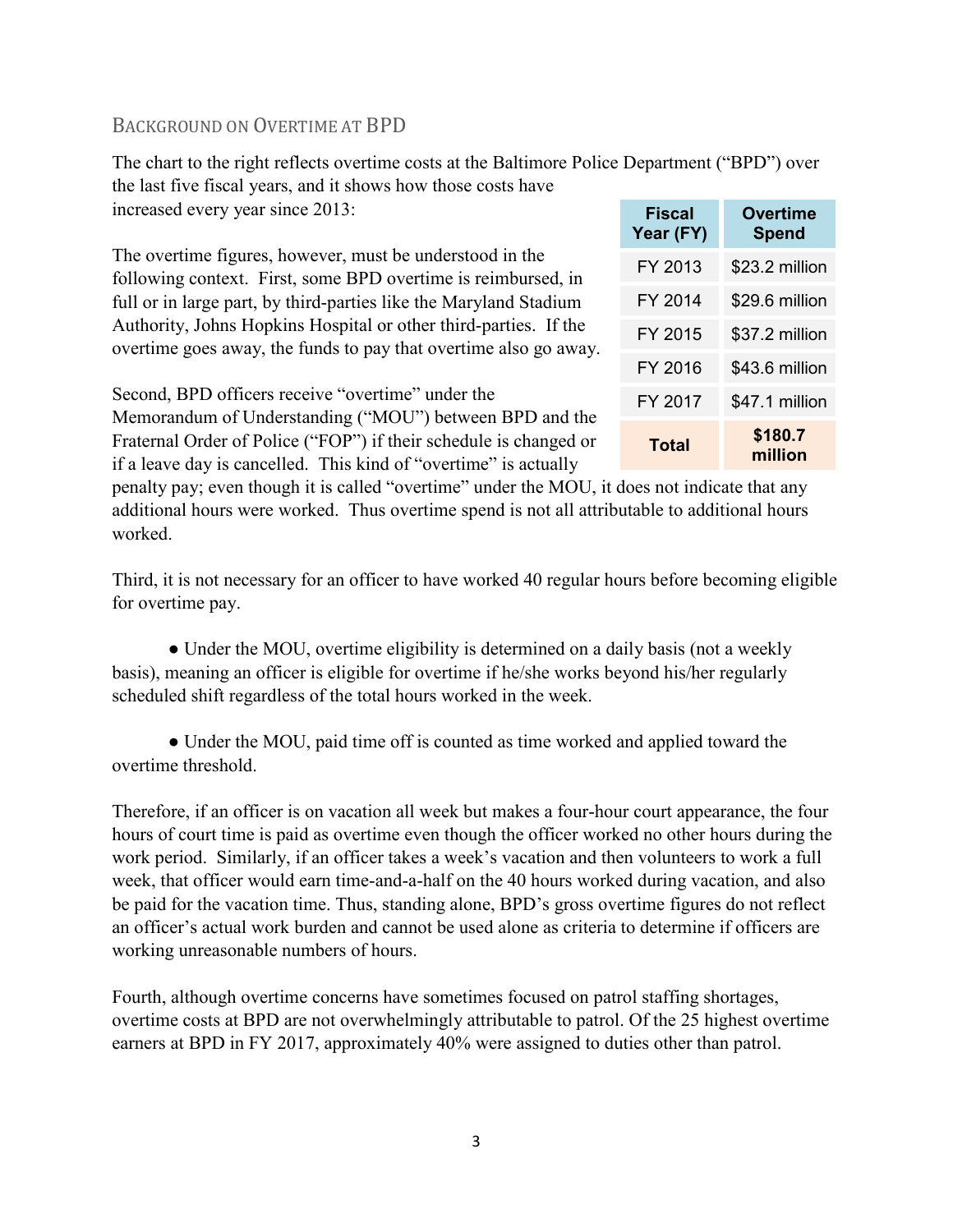# TIME AND ATTENDANCE & OVERTIME FINDINGS

 $\overline{\phantom{a}}$ 

BPD lacks internal controls that would allow the Department to ensure that officers are working all of the regular hours for which they are paid, as well as to ensure that any overtime hours are necessary, appropriate and actually worked when recorded.<sup>[∗](#page-3-0)</sup> BPD is operating at an unsatisfactory level in virtually every area governing the documenting, monitoring and supervision of attendance and overtime. That failure to maintain appropriate controls over overtime expenditures begins with the lack of appropriate policies to govern overtime and the failure extends through a lack of enforcement of the few controls that do exist.

There are three primary reasons why BPD's controls are inadequate:

- (1) a lack of command accountability and resistance to change;
- (2) barriers to effective monitoring and supervision; and
- (3) BPD's reliance on manual systems/lack of technology.

## **Reason #1:** Lack of Command Accountability and Enforcement

Multiple BPD commanders have stated a view that it is impossible to simultaneously engage in effective policing and also enforce reasonable overtime controls. That perspective assumes that all overtime is necessary, appropriate and deployed effectively. BPD command has acknowledged that an enormous cultural shift would be necessary to reduce overtime costs, with many commanders noting the dependence that many officers have on the extra income generated by overtime. There have been prior initiatives to control overtime made by multiple commissioners who served under multiple mayors. BPD command has observed those efforts were often stopped and then re-started as the Department's attention to overtime waxed and waned, and as external pressure increased or decreased. At times, BPD has described the situation as a binary choice between having overtime controls or effectively addressing crime, and that both could not occur simultaneously.

The perception that overtime is a blank check limits accountability. The adoption of overtime controls that allow overtime when it is necessary and appropriate, but that prevent overtime when it is not necessary and appropriate, should reasonably have no adverse impact on effective policing. BPD currently does not have reasonable controls to ensure that overtime expenditures are necessary and appropriate.

<span id="page-3-0"></span><sup>∗</sup> This Report expresses no view on operational issues, including whether BPD has deployed the proper number of officers to patrol or whether it is using its officers effectively while on duty. Instead, this Report is focused on whether BPD has controls in place that would allow BPD to limit overtime expenditures to those overtime hours that are reasonable, necessary and that the overtime recorded and paid was actually worked.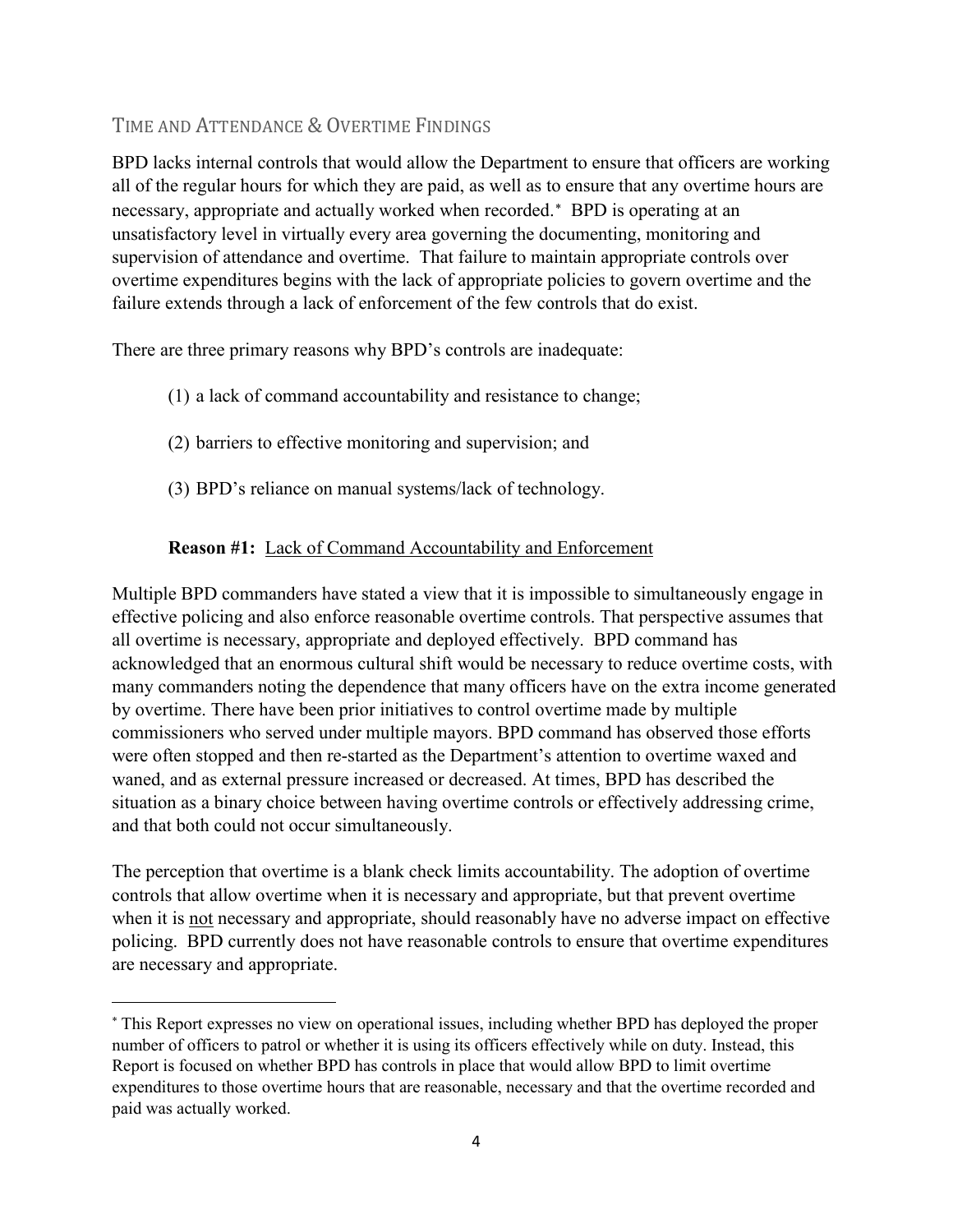In fact, BPD's attendance policies and practices do not ensure that BPD officers actually work the *regular* hours for which they are paid. For example:

● Attendance is taken at the start of a shift, and officers are marked present for the full day, even if an officer leaves before the end of the shift or arrives late. Timekeepers interviewed could not recall an instance when officers were required to use leave when they worked fewer hours than scheduled.

● While extra hours worked are recorded on overtime slips, BPD has no mechanism for tracking instances where officers work less than a whole day. Units do not record the actual start and stop times of officers; interviewees stated that failure to work a full day (by arriving late or leaving early) would be addressed as a disciplinary matter if there was a chronic problem, but it would not affect an officer's pay or leave.

• Multiple commanders acknowledged the practice of awarding a paid day off without requiring an officer to work and without requiring use of an accrued leave day. Multiple commanders tried to justify the practice by arguing it was a necessary motivational tool.

● At least one specialized unit is known to begin its work day at the gym exercising and then continue its day with unstructured and self-initiated practice exercises.

• Non-patrol officers who are paid to work eight hours and 21 minutes per day, in practice, work only eight hours per day (including a paid lunch). An additional 21 minutes worked five days per week by the roughly 1,100 BPD officers assigned to non-patrol duties would have resulted in officers working approximately 100,000 hours more annually which equates to approximately 46 Full Time Equivalent positions.

BPD's lack of reasonable controls over ordinary time and attendance standards also extends to BPD's management of overtime. During much of the period under review, overtime was governed by BPD General Order 6-87, which was effective from 1987 until Spring 2018. General Order 6-87 noted that commanders have a duty to control overtime costs, required overtime report forms, and stated that when completing an individual overtime report form, "the authorizing supervisor requesting the overtime shall sign in the appropriate space; and the supervisor on duty, when the work is completed, shall sign as the certifying officer."

BPD command knew and understood the overtime policy requirements, including the meaning of authorizing and certifying signatures. However, the overtime policy requirements have been regularly ignored in practice, with officers being paid for overtime based on overtime slips that violated the authorizing and certifying requirements. More specifically, overtime slips were approved and signed by officers who were not of a higher rank (e.g., sergeants signed overtime slips for other sergeants) and overtime slips were signed by officers who had not been in a position to supervise or verify the work (and who might work in an entirely different unit).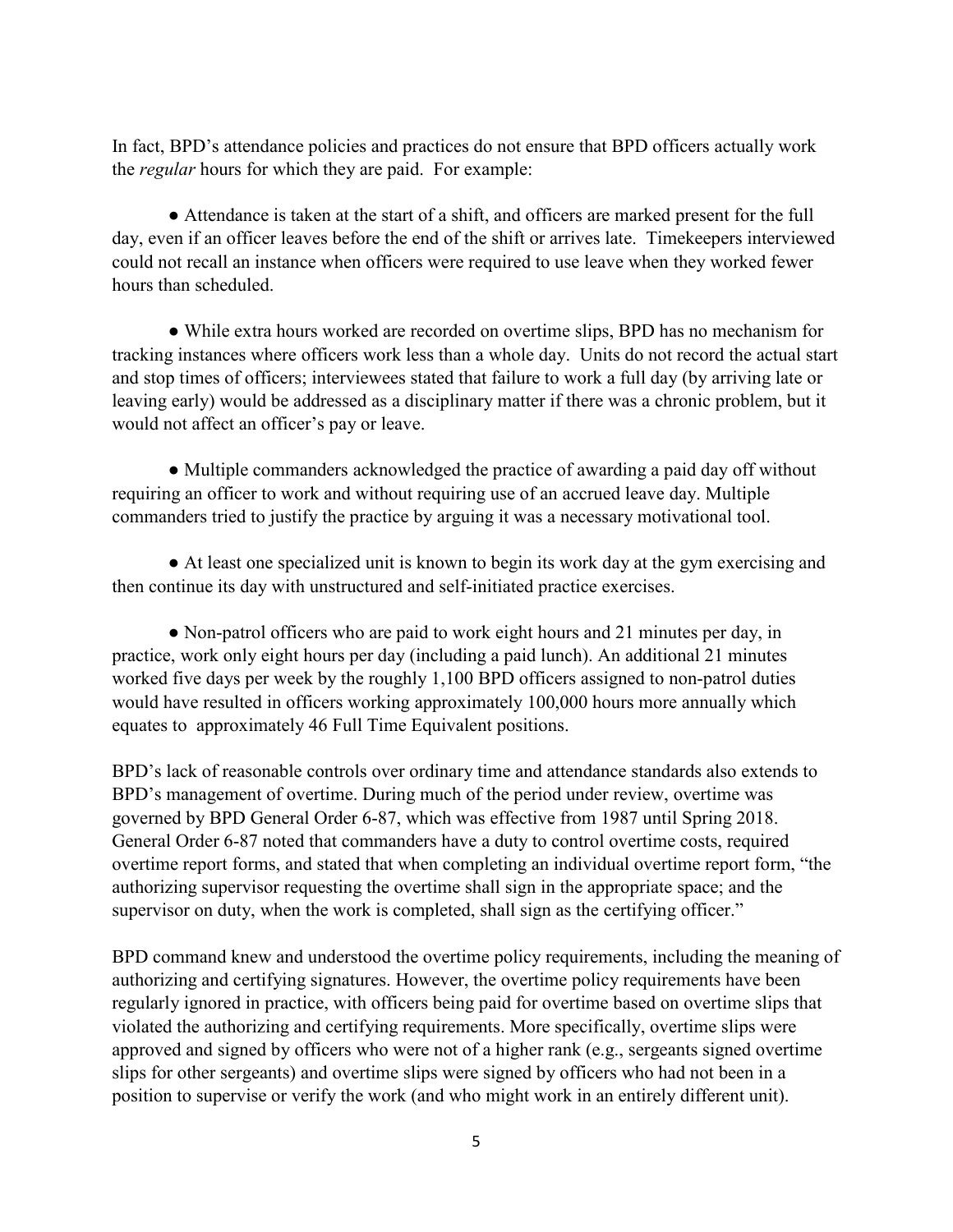Similarly, the Office of Professional Responsibility (OPR) did not hold officers accountable for overtime abuses throughout the review period. When asked about the failure to enforce overtime policy requirements, OPR's former leadership took the position that General Order 6-87 was too vague to enforce compliance because the meaning of authorizing and certifying was unclear. OPR also suggested that, because officers historically had not been held accountable for following the requirements of the overtime policy, officers could not be held accountable prospectively. Notably, despite voicing a view that the General Order 6-87 was too vague to require compliance (a view not confirmed by any other commander), OPR identified no effort it undertook to clarify the policy or to educate officers so that OPR would feel comfortable making officers accountable for compliance.

The lack of sustained commitment to adopting and enforcing reasonable controls is also evident in the on/off progress BPD exhibited earlier this year. In an apparent acknowledgment that the then-current overtime policy provided inadequate controls, on March 14, 2018 former Commissioner De Sousa published a new overtime policy that was to have an effective date of March 18, 2018. The new policy strengthened the procedure for obtaining preauthorization for overtime and included additional language regarding the responsibilities of officers and supervisors. However, several days after the new policy was circulated within BPD, Commissioner De Sousa announced via email to all BPD members that policy enforcement would be stayed due to objections from commanders and officers, stating:

the [new] policy will be implemented incrementally to give both members and command time to adjust to the new requirements. While the policy will remain in effect, no one will be disciplined for violations until I am satisfied that all members and command have had sufficient time to adjust to the new requirements.

Two months later, Commissioner De Sousa resigned, without having implemented the policy, "incrementally" or otherwise, and without having issued a subsequent memo to advise BPD members when the new policy would be enforced. The uncertain status of the new policy continued through the preparation of this report.

#### **Reason #2 :** Barriers to Effective Monitoring and Supervision

The circumstances under which officers may be required to work overtime vary from one unit to another. In general, time and attendance (including overtime duties) are subject to greater supervision within the Patrol Division. There are multiple controls in place allowing for increased accountability of patrol officers, including reporting to district stations where senior commanders may be present and standard roll calls. Patrol officers also perform their duties while driving marked police cars, which are not taken home and must be checked in and out at the beginning and end of shifts. Additionally, if a patrol officer failed to respond to a radio call, their absence would be noted by dispatch and/or supervising command. These greater opportunities to exercise control extend to patrol overtime, regardless of district.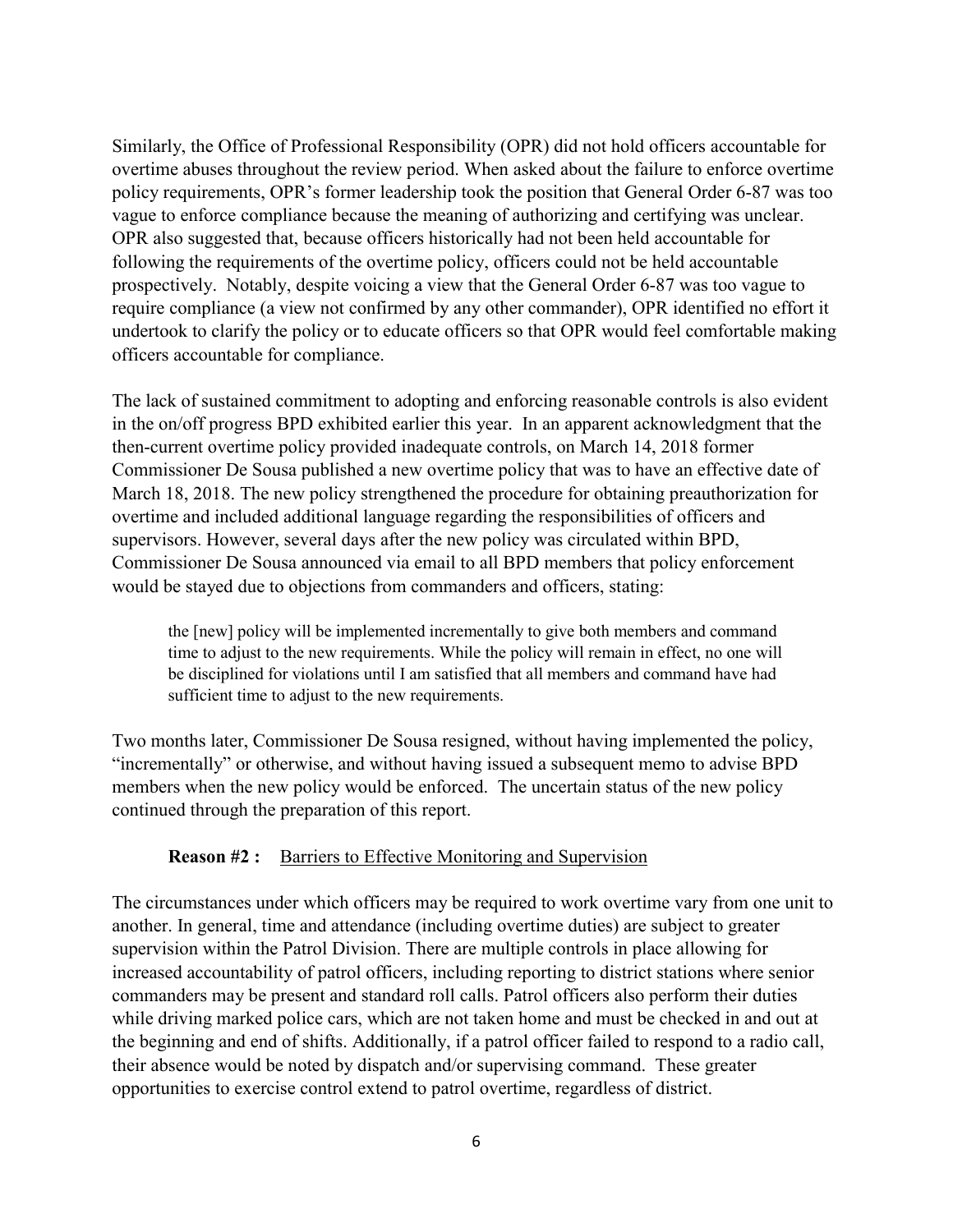In contrast to patrol units, there are many fewer opportunities for adequate supervision of time and attendance (including overtime) in many non-patrol units. Many of these units report to isolated locations, away from the districts or BPD Headquarters (HQ). Those units have varying levels of direct supervision on a daily basis. For example:

● Various investigative units historically have worked out of district police stations, but report to commanders who were located at HQ.

- The Bomb Squad Unit and the Marine Unit report daily to a location in Canton.
- The K-9 Unit reports to Druid Hill Park.
- The Mounted Unit reports to a barn several blocks from HQ.
- The Aviation Unit reports to Martin Airport in Middle River.

● A number of BPD officers report to federal, state, or local task forces that are not directly supervised by any BPD personnel (e.g., some report to locations in Baltimore County).

• Even non-patrol officers who report to a HQ location often do not have higher level supervisors present who are in a position to supervise and ensure regular daily attendance, since a captain or major may be responsible for units at multiple locations.

Accountability is particularly challenging within investigative units, where officers may have unmarked take home cars. Even when non-patrol officers report to a defined location, commanders often have limited visibility into the specific working hours of officers under their command because the demands of the job may require irregular hours (e.g., investigators in homicide). It appears to be logistically infeasible to have a senior commander (e.g., a captain or major) reporting physically to each of the disparate locations from which non-patrol officers work. As a result, attendance and monitoring of hours worked for these units may have little opportunity for supervision from command above the level of a sergeant or lieutenant. Supervision of time and attendance by sergeants and lieutenants is important; however, this lower level supervision is insufficient when senior commanders are not available to supervise the sergeants and lieutenants. If commanders cannot be physically present at these reporting locations, technology to confirm time and attendance becomes even more critical. BPD commanders who wish to closely monitor the time and attendance of remote units currently lack reasonable technological tools to do so.

## **Reason #3:** Paper Intensive Manual Systems/Lack of Technology

The current electronic timekeeping system maintains time and attendance on an "exception basis." This means the system is pre-programmed to record an officer as present and to pay that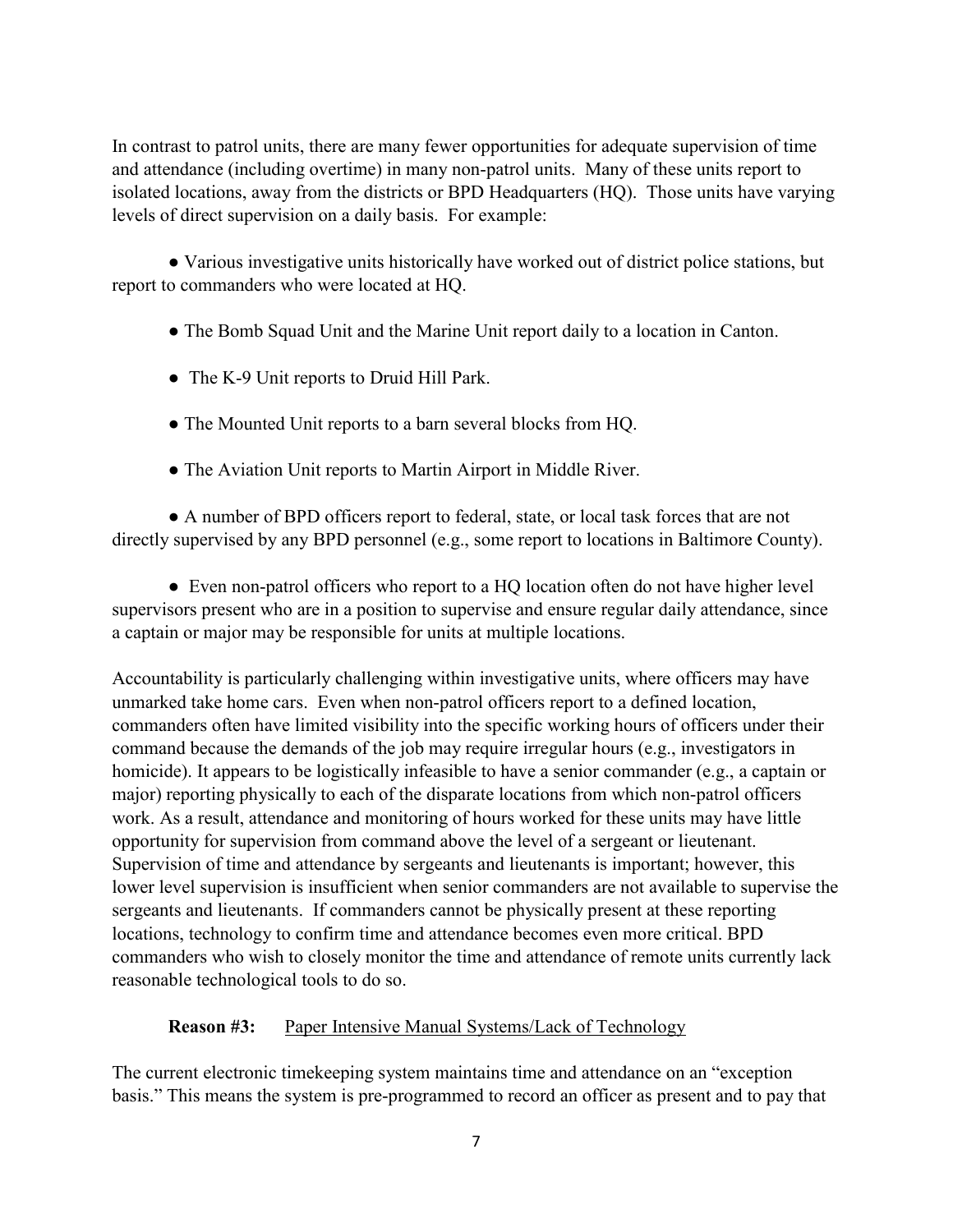officer for his or her entire scheduled shift, unless a timekeeper manually intervenes to change the officer's schedule within the system.

The paper roll books, used by some patrol units and by all non-patrol units currently, are unreliable sources for making the appropriate adjustments in the electronic timekeeping system.

Those roll books are intended to record attendance and are to be completed by the officers' immediate supervisor and are supposed to be signed daily by those supervisors. However, the roll books reviewed do not record specific arrival and departure times of each officer. Instead, roll books are merely marked with a notation intended to indicate that an officer was present at work. Moreover, it is apparent from the white-out and the erasures that the attendance markings in the roll books are not always recorded contemporaneously.

Civilian personnel are assigned as unit timekeepers, with responsibility for updating officer schedules in the electronic timekeeping system. The timekeepers are required to make updates in the payroll system using (i) the paper roll books reflecting daily attendance, (ii) paper leave slips documenting absences, and (iii) paper overtime slips recording additional hours. While the paper documentation is required to be reviewed and signed off on by a supervisor these paper records often provide conflicting information that must be reconciled by the timekeeper. The possibility for error or fraud is significant in such a paper intensive process.

In addition, because the manual processing of overtime slips requires multiple approvals, timekeepers cannot enter overtime in real-time and commanders cannot view it in real time. Commanders often do not learn about the details of overtime until days or weeks after it has been worked. This hinders the ability of commanders to control the amount of overtime worked; it also hinders their ability to verify the work was necessary and actually completed. The Police Commissioner and command staff should have access to electronic data that provides real-time time confirmation of attendance and hours of work, including overtime information that at a minimum can be sorted by officer, by assignment, and by overtime justification.

# CONCLUSION: SHORT TERM AND LONG TERM RECOMMENDATIONS

In summary, to date, BPD has not implemented sufficient internal controls to: 1) document and monitor attendance, and 2) ensure that overtime expenditures are necessary and appropriate, and to prevent overtime waste, fraud or abuse.

# **Recommendations- Short-Term Recommendations - Attendance**

• BPD should improve its time and attendance policies. Among other things, BPD should: (1) require attendance of all officers (other than task force members who report to a non-BPD location) at a daily BPD roll call; (2) require standardized documentation (forwarded weekly to BPD Fiscal) by supervisors for each officer who is absent from roll call for work-related reasons and who will be recorded as present in the roll book; and (3)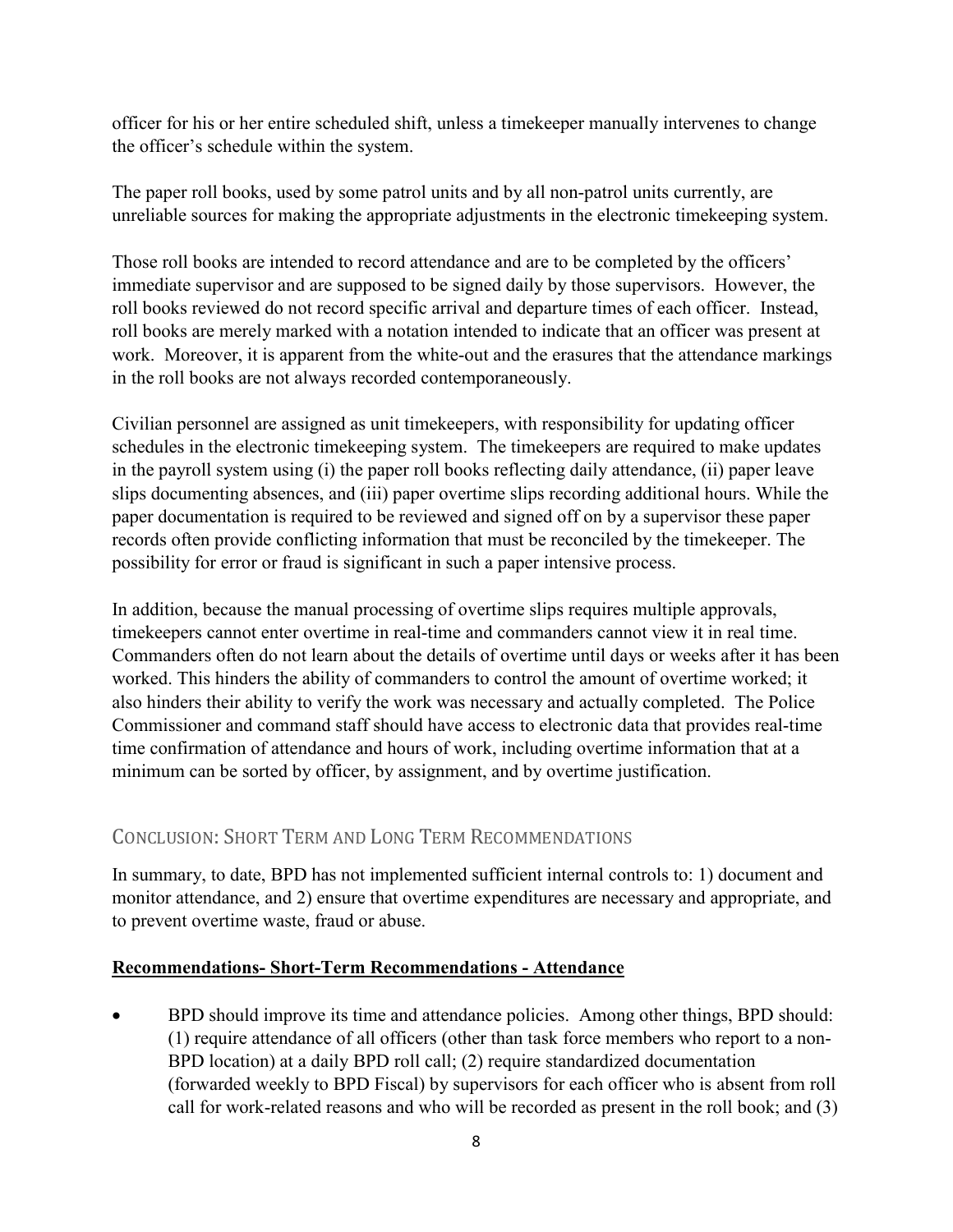require supervisors to record specific times in and times out for each officer in the roll book.

- Officers often prefer to take vacation or other kinds of leave, in lieu of sick leave, because they receive eight (8) extra days off as "medical incentive days" for not taking sick leave in a calendar year. Given BPD's personnel shortage, BPD typically must cover medical incentive days off through the overtime. BPD should deny officer requests to use vacation and floating holidays to cover last minute absences that are precipitated by medical reasons. Instead, it should require those officers to use available accrued sick time.
- BPD should issue a policy that prohibits the awarding of paid days off without the use of accrued leave.

# **Recommendations- Short-Term Recommendations - Overtime**

- A critical first step to implementing appropriate internal overtime controls is to define expectations for officers and commanders in an overtime policy, and to hold individuals accountable for following that policy. BPD currently is reviewing and re-issuing a new overtime policy intended to require advance approval for most kinds of overtime.
- Officers bid for their leave days in the first quarter of the calendar year pursuant to the MOU. After the leave bidding is completed, and vacations are assigned, supervisors should be restricted from granting additional (or changed) vacation days that must be filled by overtime. BPD should consider requiring higher level command approval for this kind of leave. Relatedly, BPD should require regular reporting to BPD Fiscal by the supervisor approving leave whenever non-exempt officers are granted vacation leave after February leave bidding is closed.
- BPD should install appropriate time stamps in every location where BPD officers report to work and require officers to date and time stamp their overtime slips in accordance with the new overtime policy.
- BPD should require timekeepers and supervisors to review documentation attached to overtime slips to ensure completeness and compliance with the new overtime policy. Empower timekeepers to question and/or return overtime slips that are incomplete or questionable. The Department should hold timekeepers and supervisors accountable.
- Disciplinary measures should be implemented for supervisors who are noncompliant with overtime policies.
- The Department should implement in-service training modules that address the supervision of overtime (including an overview of the policy, monitoring, and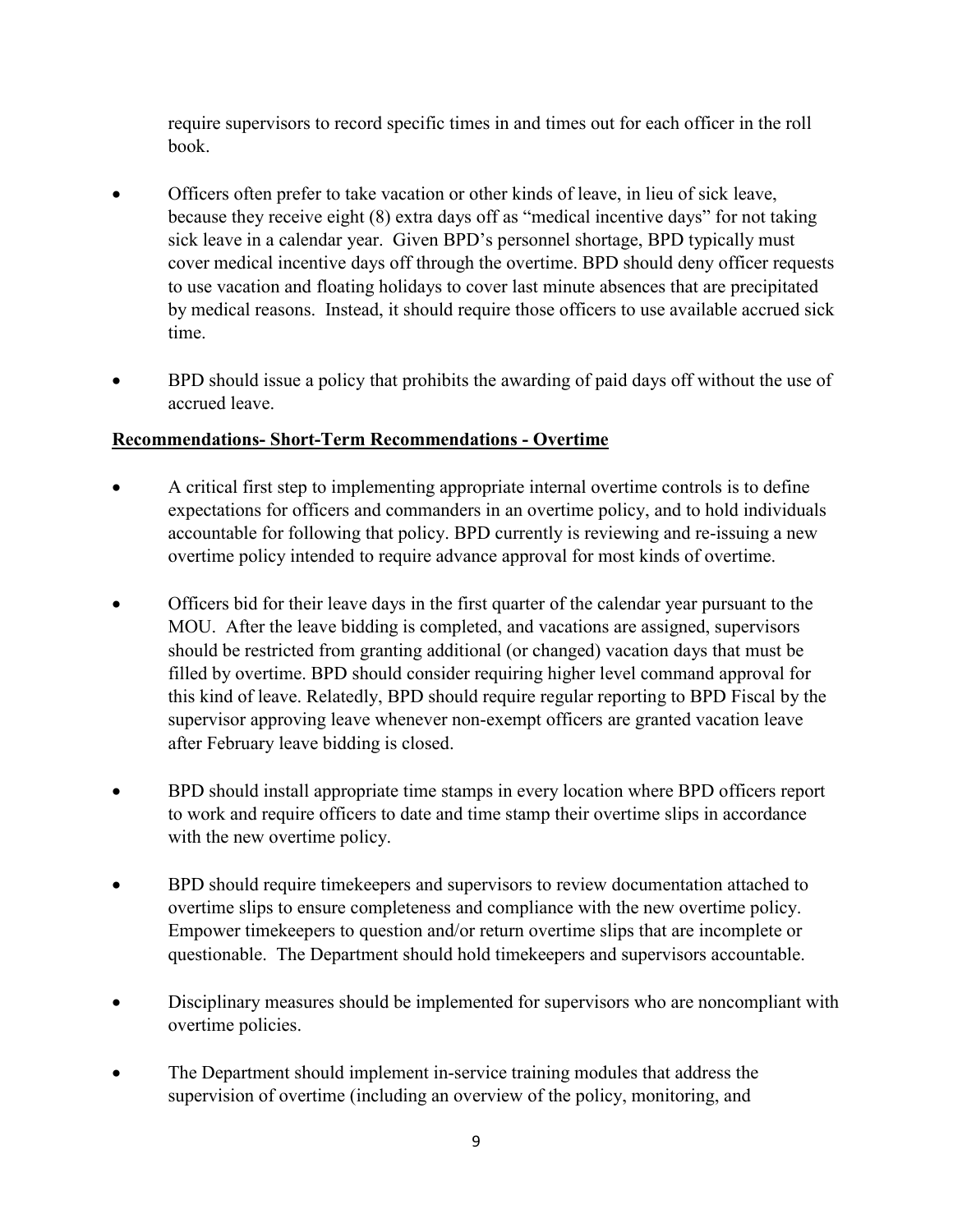disciplinary measures) and budget management (understanding a budget, managing to a budget). These modules should be required for all supervisory ranks of sergeant and above and should be required at promotion and yearly thereafter.

- Individual commanders should be required to monitor their command overtime through regular reporting and measuring of daily, weekly and bi-weekly targets for each section/unit by total overtime spent and % of total expended. At a minimum, monitoring of variances over budget should require documentation of justifications for the overspend and intended corrective actions, as appropriate.
- BPD should create an internal audit function to perform standardized periodic (e.g., monthly, quarterly) risk-based audits of overtime (e.g., of high overtime earners, specialized units) on a sample basis. The auditors should function pursuant to written Standard Operating Procedures that identify the analyses to be undertaken during each review, required follow-up steps, and a procedure to be followed for the reporting of questionable entries or concerns, including any confidentiality requirements. Among other things, those audits should verify that (1) overtime slips comply with the requirements of the overtime policy; (2) sign-offs by supervisors and commanders are genuine and appropriate; (3) any documentation attached is consistent with the overtime claimed; and (4) overtime recorded actually was worked (e.g., by reviewing Maryland Judiciary case search to verify court appearances, Arrest Viewer to verify arrests, Evidence Control records that show the processing of evidence, etc.). The overtime auditors should be civilians working out of BPD Fiscal rather than sworn (or retired sworn) members of the Department. As they are completed, the results of each periodic investigation should be provided to BPD Fiscal, the Commissioner and the City's Department of Finance.

## **Recommendations- Long-Term Solutions**

The Department of Finance also supports the prompt adoption of technological solutions to resolve the two-fold problem with overtime at BPD: the lack of available information about overtime that would allow more efficient use of BPD personnel, and the lack of controls to limit overtime waste, fraud and abuse.

BPD lacks a comprehensive way to determine which officers are working in which district on any given day. Each officer is assigned to a locator number which reflects, in theory, where he or she is assigned. However, those locator numbers do not necessarily reflect actual assignments because officers on one assignment can be detailed to a different assignment, because officers can be on leave (extended or otherwise), or because officers are assigned to administrative or light duty (either because of medical or disciplinary reasons).

In fact, the first electronic record of an officer's overtime is created when the timekeeper enters the overtime slip in the payroll system for payment, which happens days or sometimes weeks